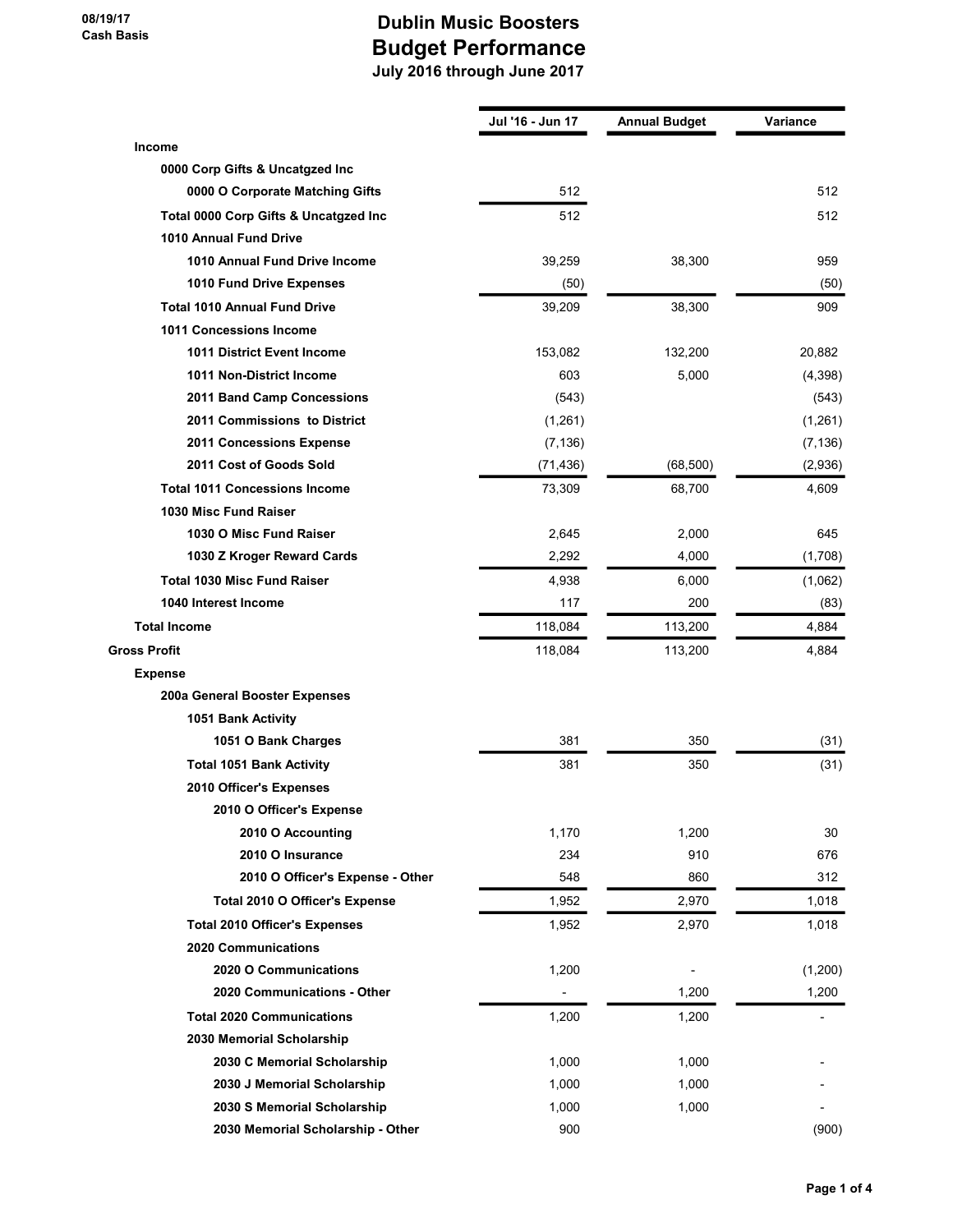08/19/17 Cash Basis

|                                              | Jul '16 - Jun 17 | <b>Annual Budget</b> | <b>Variance</b>          |
|----------------------------------------------|------------------|----------------------|--------------------------|
| <b>Total 2030 Memorial Scholarship</b>       | 3,900            | 3,000                | (900)                    |
| <b>Total 200a General Booster Expenses</b>   | 7,433            | 7,520                | 87                       |
| 200b Choir, Orchestra & MS                   |                  |                      |                          |
| 2041 Awards - Vocal HS                       |                  |                      |                          |
| 2041 C Awards Vocal HS                       | 500              | 500                  | 0                        |
| 2041 J Awards Vocal HS                       | 520              | 630                  | 110                      |
| 2041 S Awards Vocal HS                       | 322              | 700                  | 378                      |
| <b>Total 2041 Awards - Vocal HS</b>          | 1,342            | 1,830                | 488                      |
| 2050 Elementary Music                        | 2,411            | 2,400                | (11)                     |
| 2060 Middle School Awards                    | 495              | 720                  | 225                      |
| 2065 Middle School Honors Fest               | 500              | 1,350                | 850                      |
| 2070 Middle School Music                     | 6,574            | 8,000                | 1,426                    |
| 2090 Clinics Choral                          |                  |                      |                          |
| 2090 C Clinics Choral                        | 500              | 500                  |                          |
| 2090 J Clinics Choral                        | 500              | 600                  | 100                      |
| 2090 S Clinics Choral                        |                  | 361                  | 361                      |
| <b>Total 2090 Clinics Choral</b>             | 1,000            | 1,461                | 461                      |
| 2094 Clinics Orchestra                       |                  |                      |                          |
| 2094 C Clinics Orchestra                     | 375              | 400                  | 25                       |
| 2094 J Clinics Orchestra                     |                  | 360                  | 360                      |
| 2094 S Clinics Orchestra                     |                  | 289                  | 289                      |
| <b>Total 2094 Clinics Orchestra</b>          | 375              | 1,049                | 674                      |
| <b>2100 Choral Accessories</b>               |                  |                      |                          |
| 2100 C Choral Accessories                    | 500              | 500                  |                          |
| 2100 J Choral Accessories                    | 706              | 720                  | 14                       |
| 2100 S Choral Accessories                    | 577              | 577                  | $\overline{a}$           |
| <b>Total 2100 Choral Accessories</b>         | 1.783            | 1.797                | 14                       |
| 2101 Orchestra Accessories                   |                  |                      |                          |
| 2101 C Orchestra Accessories                 | 851              | 900                  | 49                       |
| 2101 J Orchestra Accessories                 | 1,008            | 720                  | (288)                    |
| 2101 S Orchestra Accessories                 | 752              | 577                  | (175)                    |
| <b>Total 2101 Orchestra Accessories</b>      | 2,611            | 2,197                | (414)                    |
| Total 200b Choir, Orchestra & MS             | 17,092           | 20,804               | 3,712                    |
| 200c HS Band Fixed Exp                       |                  |                      |                          |
| 2031 Field Cmder Scholarships                |                  |                      |                          |
| 2031 C Scholarships                          | 900              | 1,350                | 450                      |
| 2031 J Scholarships                          | 800              | 800                  | $\overline{\phantom{a}}$ |
| 2031 S Scholarships                          |                  | 400                  | 400                      |
| <b>Total 2031 Field Cmder Scholarships</b>   | 1,700            | 2,550                | 850                      |
| 2110 Transportation Maintenance              |                  |                      |                          |
| 2110 C Transportation Maint                  | 8                | 200                  | 192                      |
| 2110 J Transportation Maint                  | 187              | 200                  | 13                       |
| 2110 S Transportation Maint                  | $\blacksquare$   | 160                  | 160                      |
| <b>Total 2110 Transportation Maintenance</b> | 196              | 560                  | 364                      |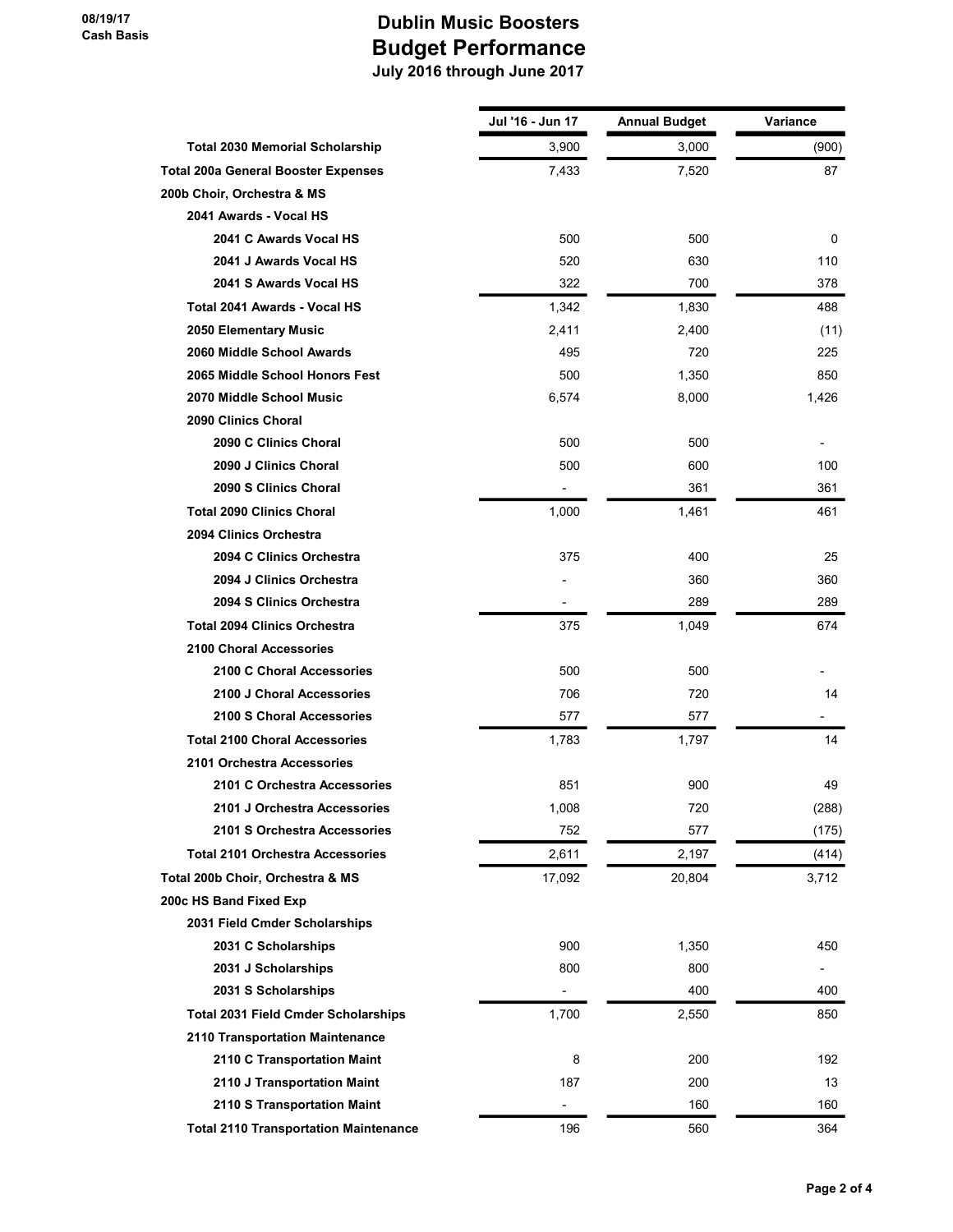|                                            | Jul '16 - Jun 17 | <b>Annual Budget</b> | Variance |
|--------------------------------------------|------------------|----------------------|----------|
| 2120 MarchingBand Show Design              |                  |                      |          |
| 2120 C Marching BandShow Design            | 13,023           | 11,250               | (1,773)  |
| 2120 J Marching BandShow Design            | 10,849           | 11,019               | 170      |
| 2120 S Marching BandShow Design            | 4,758            | 7,000                | 2,242    |
| <b>Total 2120 MarchingBand Show Design</b> | 28,630           | 29,269               | 639      |
| Total 200c HS Band Fixed Exp               | 30,526           | 32,379               | 1,853    |
| 200d Band Variable Expenses                |                  |                      |          |
| 2040 Awards - Instrumental HS              |                  |                      |          |
| 2040 C Awards Instrumental HS              | 834              | 600                  | (234)    |
| 2040 J Awards Instrumental HS              | 2,051            | 1,800                | (251)    |
| 2040 S Awards Instrumental HS              | 606              | 1,000                | 394      |
| Total 2040 Awards - Instrumental HS        | 3,491            | 3,400                | (91)     |
| 2080 Repair / Replacement                  |                  |                      |          |
| 2080 C Repair/Replacement                  | 2,355            | 3,500                | 1,145    |
| 2080 J Repair/Replacement                  | 2,558            | 2,500                | (58)     |
| 2080 S Repair/Replacement                  | 2,022            | 2,000                | (22)     |
| Total 2080 Repair / Replacement            | 6,935            | 8,000                | 1,065    |
| 2081 Percussion                            |                  |                      |          |
| 2081 C Percussion                          | 1,294            | 3,000                | 1,706    |
| 2081 J Percussion                          | 2,991            | 3,000                | 9        |
| 2081 S Percussion                          | 5,474            | 1,500                | (3,974)  |
| <b>Total 2081 Percussion</b>               | 9,759            | 7,500                | (2,259)  |
| 2091 Clinics Marching Band                 |                  |                      |          |
| 2091 C Clinics Marching Band               | 1,575            | 2,748                | 1,173    |
| 2091 S Clinics Marching Band               | 1,000            | 1,000                |          |
| <b>Total 2091 Clinics Marching Band</b>    | 2,575            | 3,748                | 1,173    |
| 2092 Clinics Flag Corps                    |                  |                      |          |
| 2092 C Clinics Flag Corps                  | 3,185            | 1,500                | (1,685)  |
| 2092 S Clinics Flag Corps                  | 1,500            | 1,500                |          |
| <b>Total 2092 Clinics Flag Corps</b>       | 4,685            | 3,000                | (1,685)  |
| 2093 Clinics Concert Band                  |                  |                      |          |
| 2093 C Cinics Concert Band                 | 450              | 500                  | 50       |
| 2093 J Cinics Concert Band                 | 475              | 600                  | 125      |
| <b>Total 2093 Clinics Concert Band</b>     | 925              | 1,100                | 175      |
| 2095 Clinics Jazz                          |                  |                      |          |
| 2095 C Clinics Jazz                        | 396              | 400                  | 4        |
| 2095 J Clinics Jazz                        |                  | 200                  | 200      |
| <b>Total 2095 Clinics Jazz</b>             | 396              | 600                  | 204      |
| 2102 Color Guard Accessories               |                  |                      |          |
| 2102 C Color Guard Accessories             | 3,504            | 3,500                | (4)      |
| 2102 J Color Guard Accessories             | 5,381            | 5,500                | 119      |
| 2102 S Color Guard Accessories             | 2,163            | 2,500                | 337      |
| <b>Total 2102 Color Guard Accessories</b>  | 11,048           | 11,500               | 452      |
| 2103 Marching Band Accessories             |                  |                      |          |